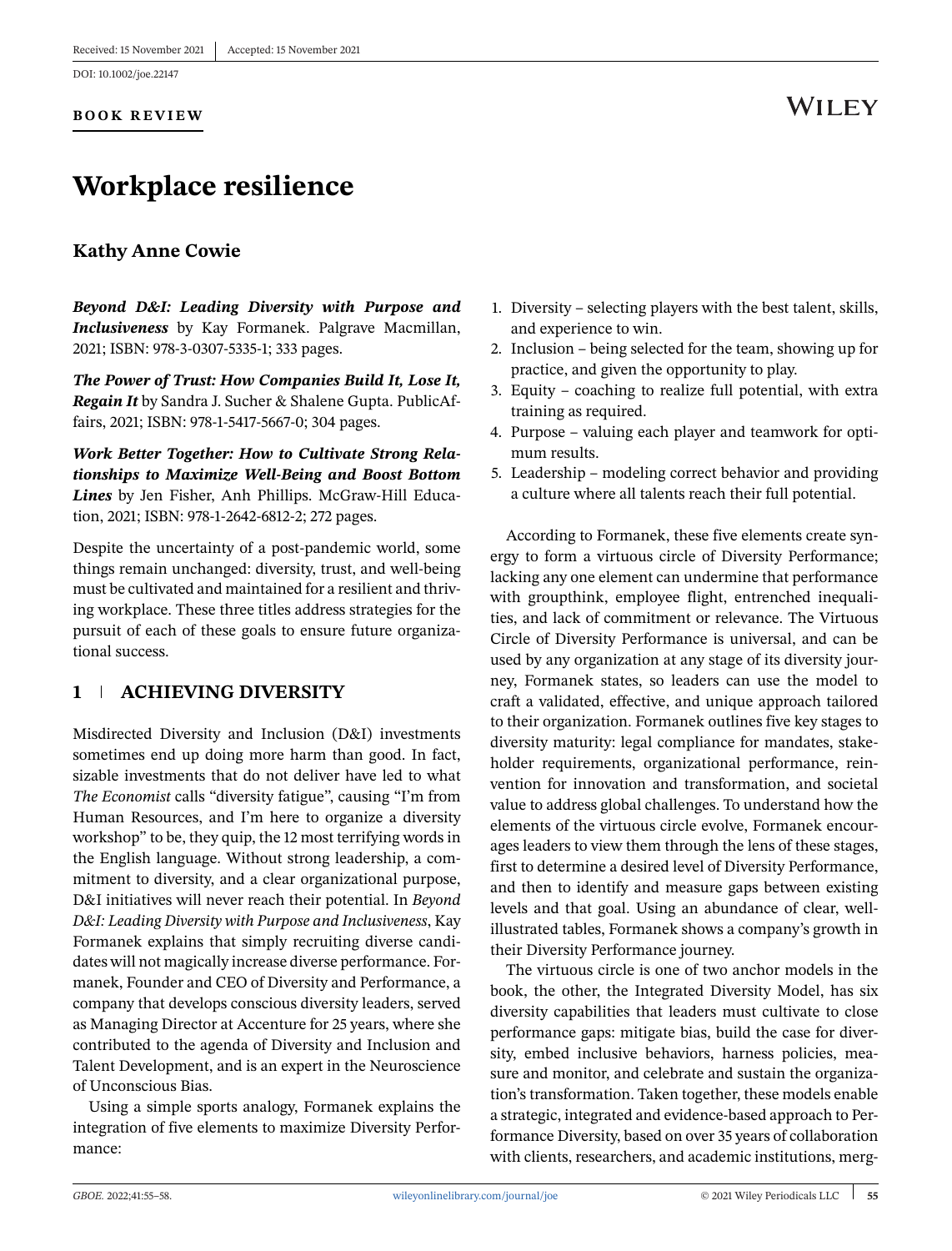# **56 WII FV** BOOK REVIEW

ing validated research with lessons from hands-on practice in over 50 organizations. Formanek is quick to add that while there are business benefits to be gained from diversity, stakeholders are increasingly expecting organizations to pursue it for reasons beyond profit.

Four common cases for Diversity exist in an organization, Formanek maintains, the legal case to satisfy diversity requirements, the business case to enhance financial performance, the ethical case to support universal rights for fair treatment, and the societal case to support social cohesion and equality. The societal case resembles the ethical one, although on a larger scale, Formanek explains. "The focus is on embracing societal diversity in order to release its potential to create richer, more cohesive and diverse economies and communities that are characterized by less conflict and more sustainability as a whole. It is widely recognized that businesses and institutions as a whole cannot thrive in societies that fail, so contributing to cohesion and societal wellbeing is also ultimately in the organization's enlightened self-interest," (p. 176). Formanek describes this achievement as going beyond compliance and toward excellence in all spheres.

Admitting that homogeneous teams with the same educational background and specialization may be more efficient than a diverse team in the short term, Formanek understands the temptation to avoid diversity. However, in the long term, homogeneous groups tend toward patterns of thinking that stifle innovation, and find themselves bound by groupthink. At some point in an organization's journey—Formanek believes it is typically around the organizational performance stage—the effort changes from merely tolerating diversity to valuing it. "Diversity is not a project or a program. It is quite simply a journey and leaders need to ensure that the organization is still heading in the right direction. A leader takes the time to review progress that has been made, check in with stakeholders to ensure that the stage of Diversity Performance is still relevant and adjust the diversity journey as required," (p. 271). Armed with this insight, Formanek concludes, they can assess whether the elements of diversity, inclusiveness, equity, purpose, and leadership continue to be aligned with the expectations of the stakeholders in a way that supports the organization's transformation.

#### **2 EXERCISE TRUST**

Trust is built from the inside out. If businesses considered trust a driving factor in decision-making, they would weather economic and environmental disasters, and possibly, head them off altogether. Sandra J. Sucher and Shalene Gupta have spent two decades studying trust, developing a framework based on four primary componentscompetence, motives, means, and impact—that determine if an organization is worthy of trust. In their book, *The Power of Trust: How Companies Build It, Lose It, Regain It* they explain how to build and sustain confidence in any organization. Sucher, an internationally recognized trust researcher, professor of management practice at Harvard Business School, and advisor to the Edelman Trust Barometer, fittingly began this book with her own moment of trust, when Shalene Gupta, an editor at MIT and her new research associate at Harvard Business School, suggested she shift her focus from the short-term issue of regaining trust after a layoff, to consider how companies build and maintain trust in the long term.

The authors ask four questions to gauge trust in an organization:

- 1. Is the company competent in its ability to innovate, produce and deliver products and services?
- 2. Is it motivated to serve the interests of others as well as its own?
- 3. Is it using fair means to achieve its goals?
- 4. Does it take responsibility for the impacts, intended and unintended, it creates?

An organization runs best with strong leaders and all four elements performing well, the authors agree, but without competence an organization is unlikely to win other types of trust. Companies build trust when they understand the implicit promises stakeholders expect them to meet: creating value, following the law, and having a positive impact in their interactions and pursuit of goals. Balancing competing stakeholders' interests can be tricky, the authors admit, but David Cote, who inherited the role of Honeywell's CEO in 2002 after the organization had gone through three CEOs in four years, provides an elegant and effective example. Clearly not the organization's first choice, Cote swiftly incurred the wrath of investors when he reduced earnings estimates... twice. Sucher and Gupta explain how Cote united three warring divisions with vastly different cultures brought together by mergers. Drawing inspiration from Toyota's lean manufacturing, they write, Cote moved all divisions toward a customer-centric culture with standardized manufacturing processes. He took on fraught issues, including a focus to develop talent from within to break the habit of over-hiring that resulted in layoffs during downturns. During the 2008 recession, Cote recognized the damage layoffs caused to employees, so, keeping all stakeholders in mind, he relied more heavily on furloughs and other costcutting measures. Placing advance orders for supplies to be activated as business recovered, Cote pleased suppliers and offered Honeywell an edge over competitors when the market picked up. This consideration for stakeholders paid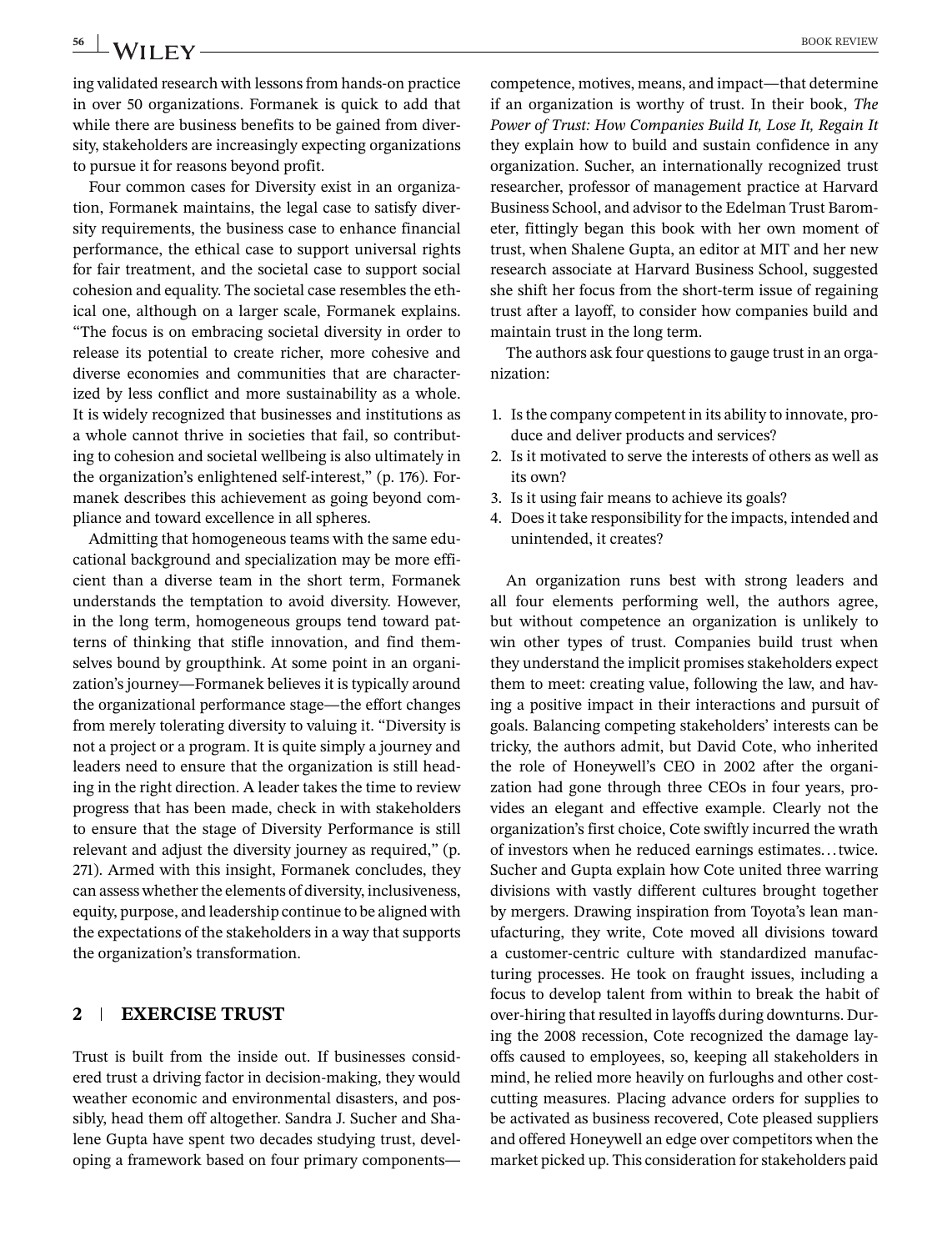off, the authors report, as Cote earned the trust of employees, investors, and suppliers, and Honeywell's stock price increased over 75% from 2009–2012.

A breach of trust risks more than bad publicity, the authors caution, it can cause customers to switch brands, employees to leave, investors to pull funds, governments to impose sanctions, and might even signal the demise of a business. "According to a study by *The Economist*, which compared the financial impact of scandals on eight major companies (including BP, VW, Wells Fargo, and United Airlines) to the performance of peer companies without one, a scandal cost the median company 30% of its market value," (p. 158). But the opposite can also be true, the authors posit, a trust breach can be an opportunity to rebuild a failing brand for the better. A well-crafted, meaningful apology, the authors believe, is an important first step, and the sooner the apology occurs, the more effective it is. The authors offer JetBlue's 2007 apology for disastrous performance as a model that combined an acknowledgement of responsibility, an explanation, and an offer of repair. After an ice storm hit the East Coast on Valentine's Day, JetBlue kept flying despite most airlines canceling flights. They left nine planes stranded on the tarmac at JFK in New York for up to six hours, waiting for conditions to clear. Despite their intentions, Jet-Blue ended up canceling about 25% of its flights over the next couple of days, the authors reveal. JetBlue's CEO Dave Neeleman offered an unflinching apology for the appalling treatment of their customers, and announced a Customer Bill of Rights, along with compensation for those delayed. Despite what was later considered a textbook case in how to make things right, Neeleman was ultimately fired by the board. Whereas his decision to operate during a blizzard when other airlines closed was unacceptable, the authors argue, the board could have shown this with a penalty rather than a dismissal. "He had prioritized company profit over customer comfort and safety. On the other hand, his apology and especially his reparation in creating a passenger's bill of rights was groundbreaking. It was both a new and innovative way for customers to hold JetBlue accountable for how they were treated; it also established a system and culture of customer care that JetBlue still relies on today," (p. 175).

## **3 WORKPLACE CONNECTION**

The modern workplace is an invention to determine human capacity for surviving paradox. This bold statement sets the tone for *Work Better Together: How to Cultivate Strong Relationships to Maximize Well-Being and Boost Bottom Lines* where the paradox, according to authors Jen Fisher and Anh Phillips, is seen in a more connected generation with epidemic loneliness, one rich in information with no real idea what to do with it, and one achieving more than ever, but physically and mentally exhausted. Though positive emotions—like empathy, creativity, and shared purpose—fuel work, this work is measured exclusively in quantitative terms. Fisher and Phillips offer practical methods to cope with stress, build resilience, increase connections, improve workplace relationships, and avoid burnout, with measurable results in more productive and profitable teams. Acknowledging the current spotlight on workplace issues, the authors are quick to note that, while the pandemic focused their message and inspired urgency of the need for change, it did not cause the workplace problems they examine.

Fisher, a leading voice on workplace well-being and the creation of human-centered organizational cultures, serves as Deloitte's Chief Well-Being Officer in the United States, while Phillips, a senior leader at Deloitte Consulting, directs research teams that help the c-suite and board focus on the important role that technology, leadership, and culture play in fostering innovation. Although half to a third of waking hours are spent in the workplace, social connectedness is often dismissed, denying basic needs for social interaction and purpose. Crisis and disruption demand innovation; becoming more human at work and nurturing relationships, the authors argue, is the next great innovation.

A workplace without the psychological safety for learning from mistakes, understanding the needs of others, and expressing concerns, is commonly seen as a hostile environment, the authors relate, but the subtly learned culture of ' ''workism''—where being overwhelmed is treated like a badge of honor—can be even more toxic. Contrary to this mindset, the authors cite research to support fostering a culture with strong social connections, which has been shown to improve employee's commitment to their work and their colleagues, buffer them from stress, cut down on sick time, and fuel performance. Workplace practices must support the whole person, the authors assert, citing decades of discussion about "work-life balance". But work and life, despite the implied language, do not carry equal weight throughout a career, they argue. "At different times, work and life can't be equal. Sometimes a work challenge is so invigorating, and offers such great reward, that it will take precedence over outside interests. At other times, such as a big life event like becoming a parent or surviving an illness, life outside of work is the priority," (p. 63). Despite this intended balance, corporate structures for vacations and longer leaves are ultimately reliant on a supervisor's support, asserting once again the primacy of work. The authors are proponents of the more holistic view of work-life integration gaining traction over the last decade that promotes self-control, self-advocacy, and self